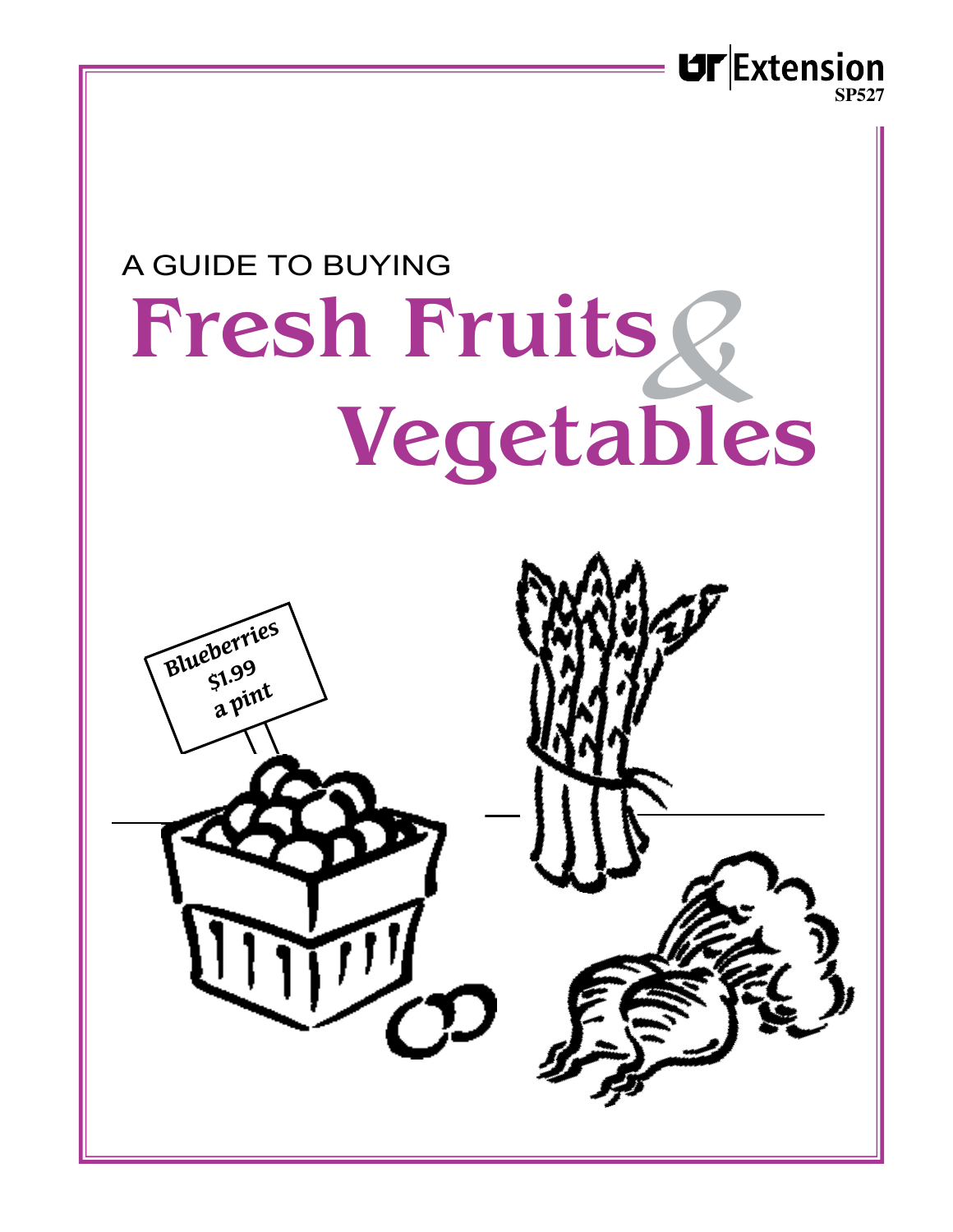## Betty Greer, Professor Food, Nutrition & Health Fresh Fruits Vegetables A GUIDE TO BUYING<br> **Fresh Fruits Q**

Many varieties of fresh fruit and vegetables are available all year in<br>almost every part of the state, because of excellent transportation<br>and storage facilities. For the greatest nutritional value and flavor,<br>ever choose almost every part of the state, because of excellent transportation and storage facilities. For the greatest nutritional value and flavor, however, choose fruits and vegetables at the peak of their freshness. The guide below will help you select fresh fruits and vegetables.

## Fruits

| Fruit           | <b>Peak Season</b> | <b>Look For</b>                                                                                                                 |
|-----------------|--------------------|---------------------------------------------------------------------------------------------------------------------------------|
| <b>Apples</b>   | September - May    | Good color for variety; firm to touch.<br>Avoid those that are soft and mealy.                                                  |
| <b>Apricots</b> | June - July        | Golden yellow; plump; firm. Avoid<br>pale yellow or green, very hard or soft,<br>shriveled and wilted ones.                     |
| Avocados        | All year           | Yield to gentle pressure; vary in size, shape<br>and color from green to black. Brown<br>markings on skin do not lower quality. |
| <b>Bananas</b>  | All year           | Firm; bruise free; yellow touched with<br>green. If needed, ripen at room<br>temperature.                                       |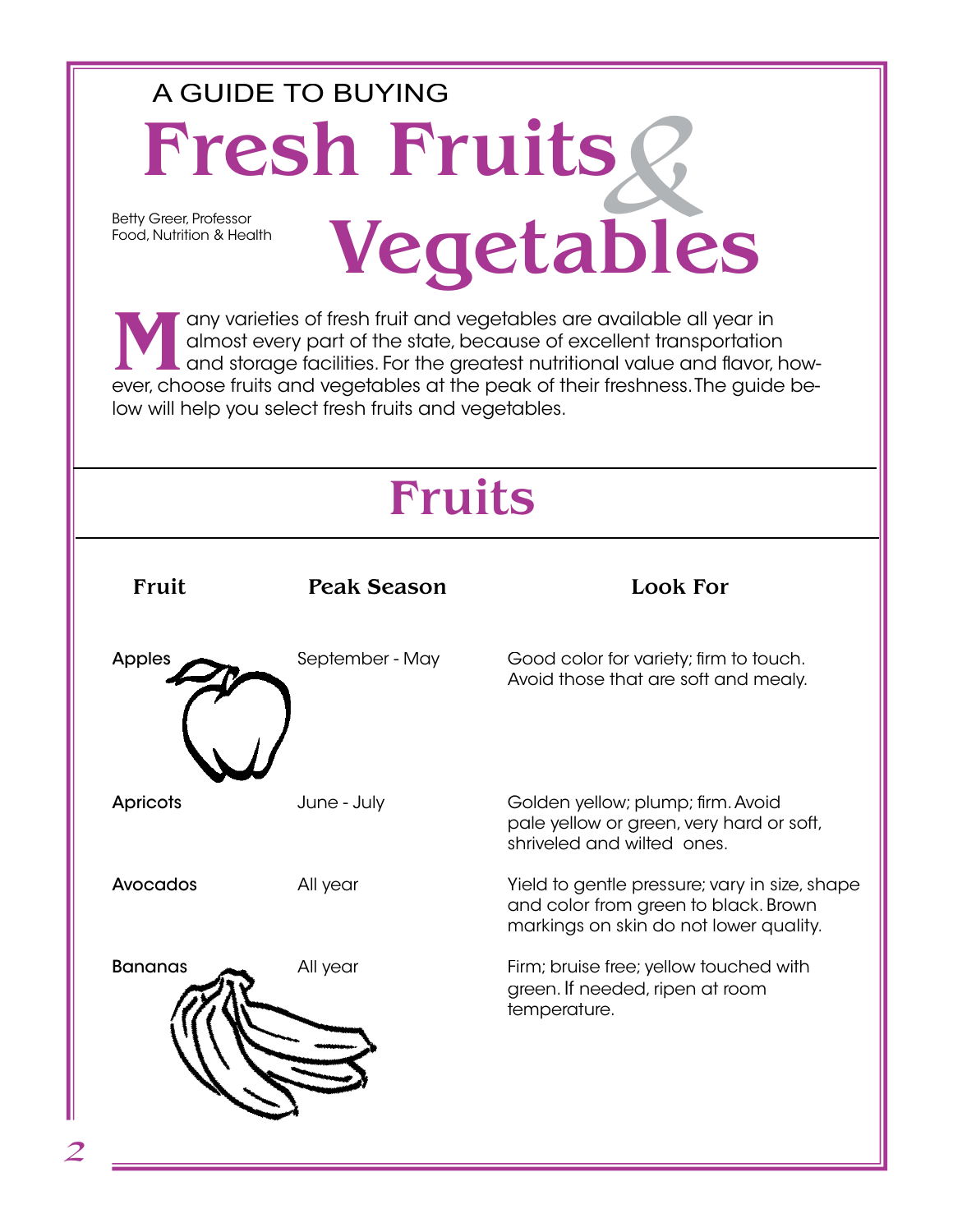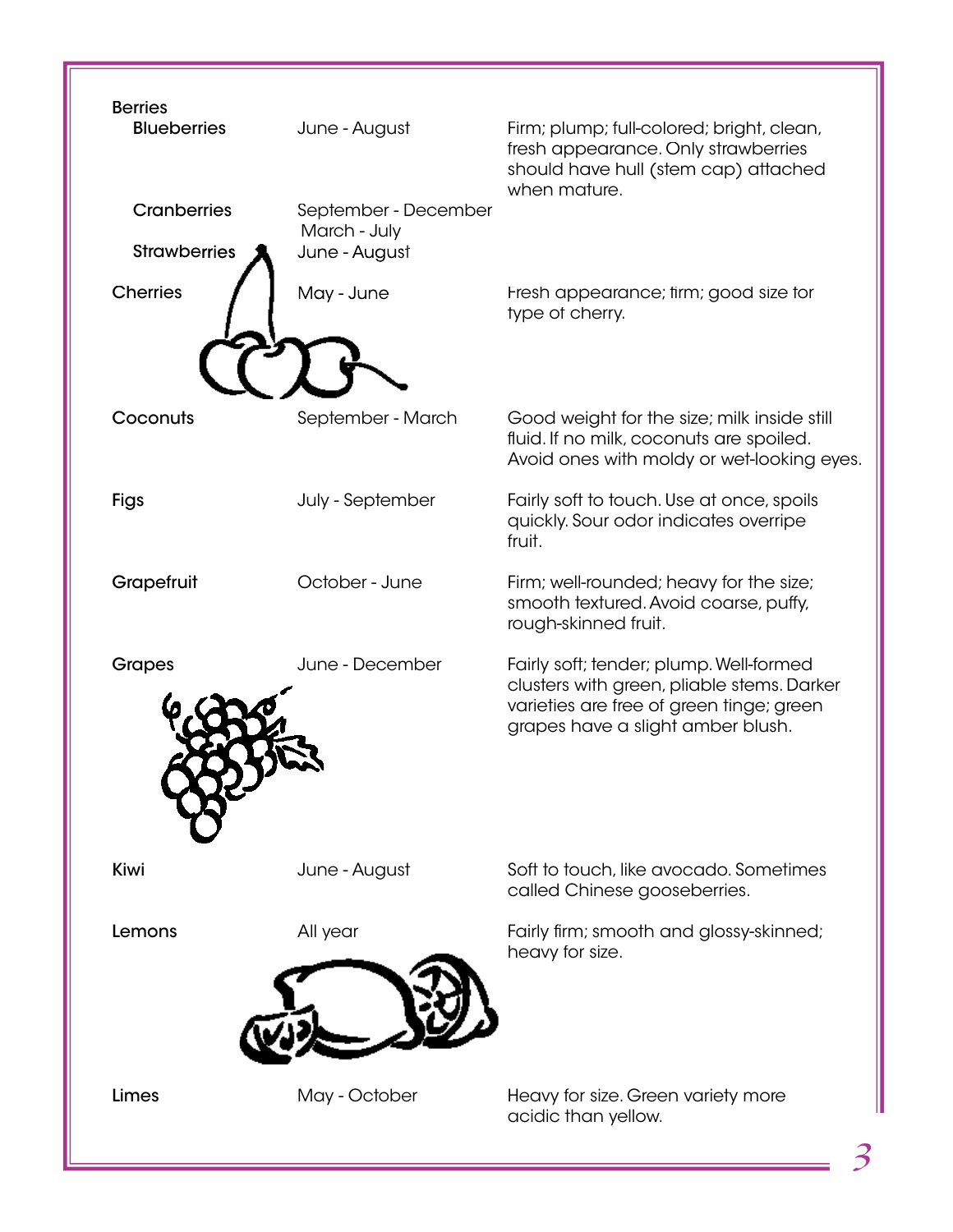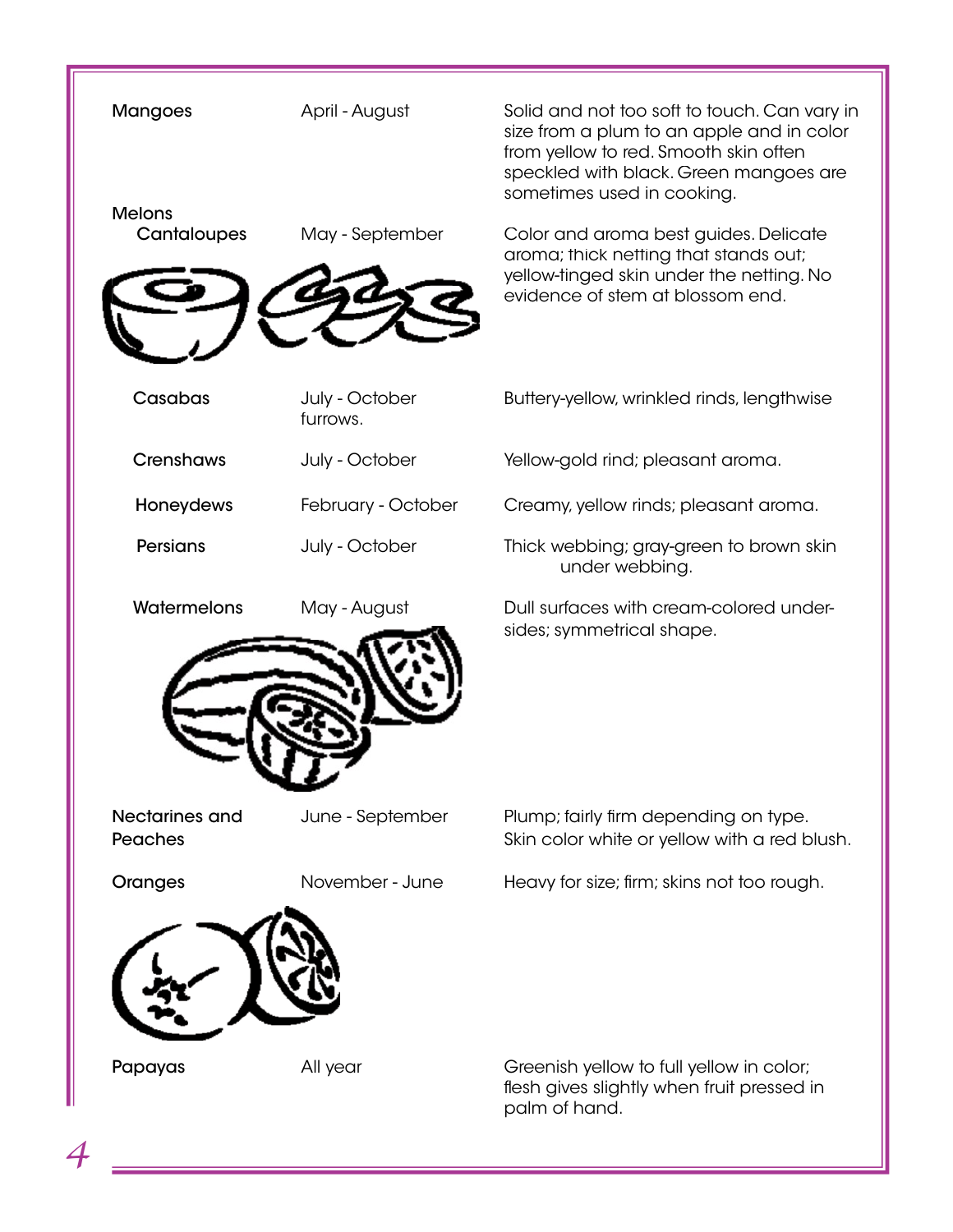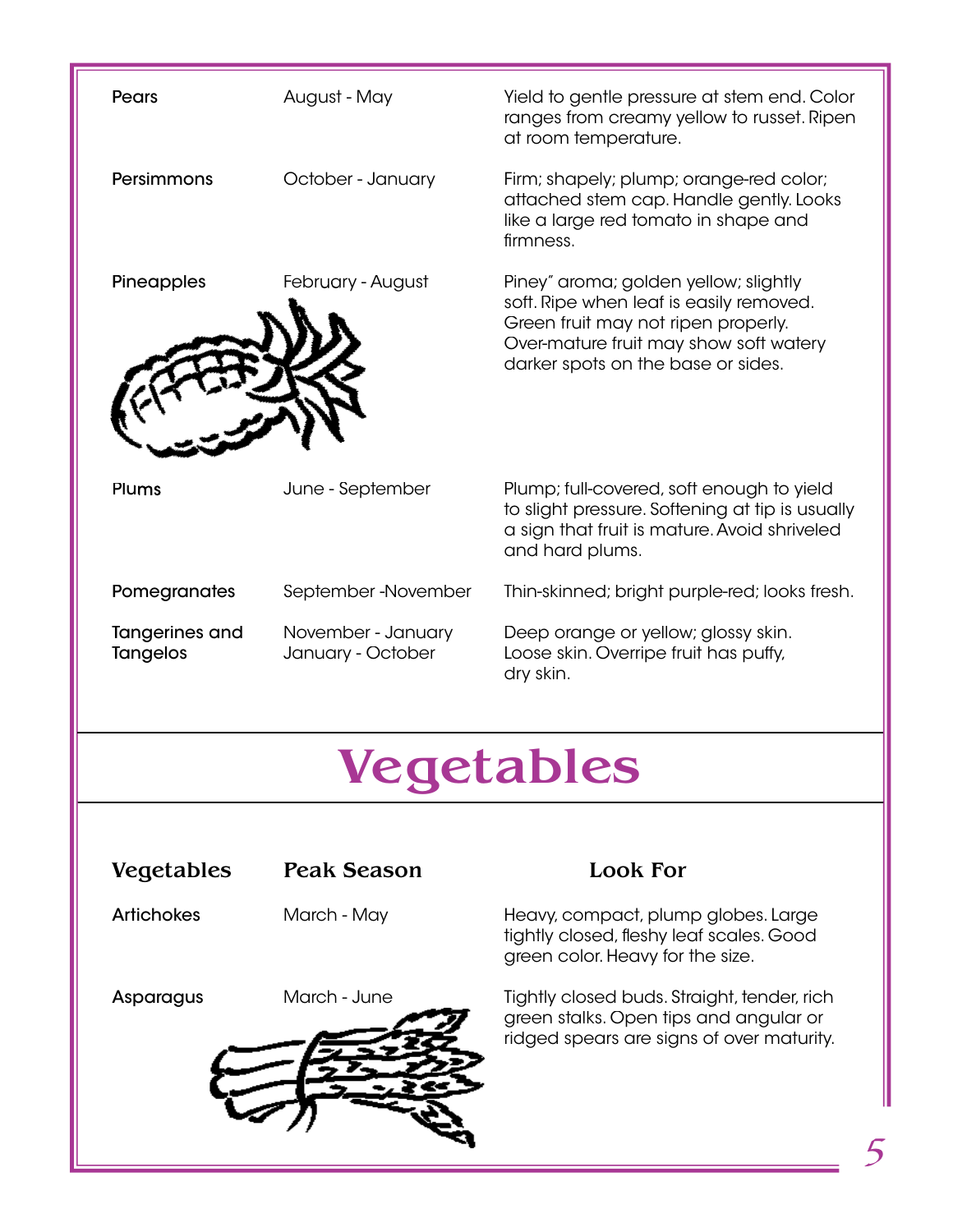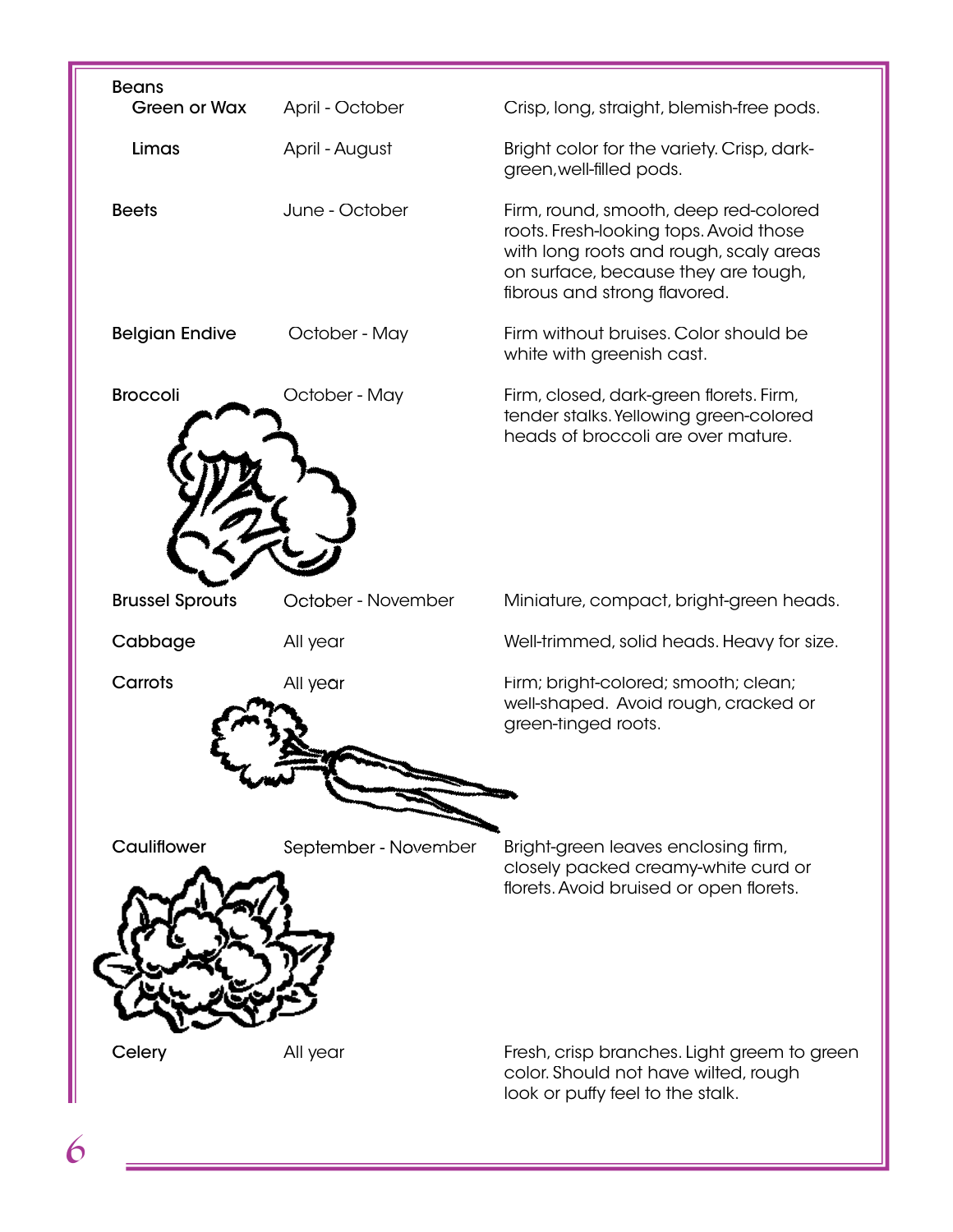| Corn             | May - September    | Fresh-leaved, green husks. Plump, milky<br>kernels. Avoid cobs with small or large,<br>dented or shrunken kernels                                                             |
|------------------|--------------------|-------------------------------------------------------------------------------------------------------------------------------------------------------------------------------|
| Cucumbers        | May - August       | Bright, shiny green; firm; well-shaped.                                                                                                                                       |
| Eggplant         | August - September | Firm; heavy; smooth; even dark purple.<br>Free of bruises or cuts.                                                                                                            |
| Lettuce          | All year           | Fresh green leaves with no wilted or<br>bruised areas. Heading varieties of<br>lettuce should be medium weight for<br>size.                                                   |
| <b>Mushrooms</b> | November - April   | Dry, firm caps and stems. Small brown<br>spots or open caps are still good in flavor.                                                                                         |
| Okra             | May - September    | Tender, bright-green, bruise-free pods,<br>less than 4 1/2 inches long. Pale, faded,<br>hard pods are tough and fibrous.                                                      |
| Onions           | All year           | Well-shaped; hard; small necks. Dry,<br>papery skins. Free of green spots or<br>green-depressed leathery areas. Crisp<br>green tops. Two- to 3-inch bleached-<br>white roots. |
| Parsnips         | October - April    | Small to medium size; smooth-skinned;<br>firm. Decay and bruise free.                                                                                                         |
| Peas, green      | April - July       | Well-filled; bright green. Swollen, light-<br>colored or gray-flecked pods contain<br>tough, starchy peas.                                                                    |
| Peppers          | All year           | Good shape; firm exterior; thick flesh<br>and bright, glossy skin.                                                                                                            |